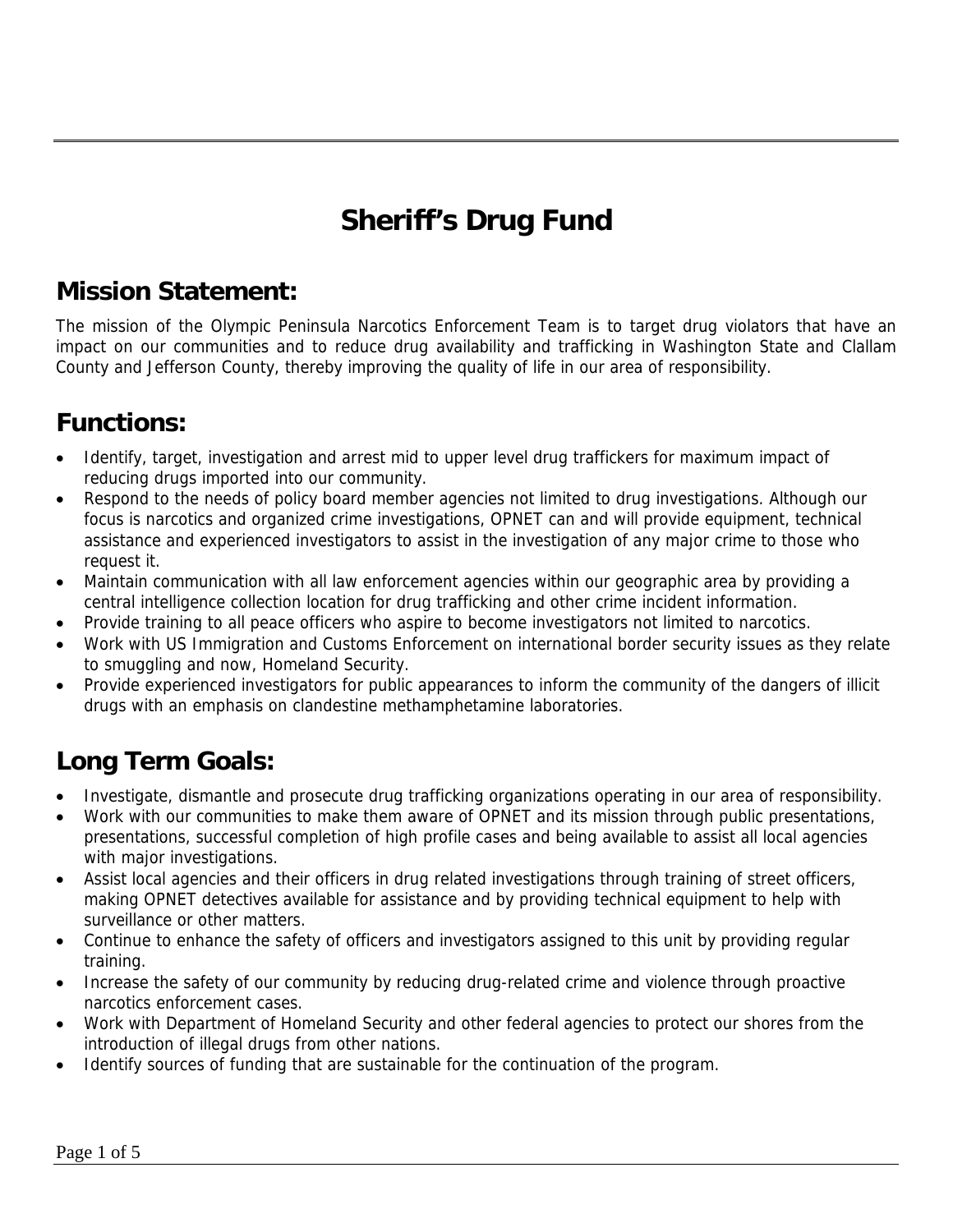### **Short Term Objectives:**

- Successful prosecution of pending cases.
- Continue the established communication with member agencies including Jefferson County, Clallam County, Port Angeles Police, Sequim Police, and the Washington State Patrol and extend this communication to non-participatory jurisdictions.
- Make special efforts to impact drug availability to area Native American Communities.
- Conduct regular public appearances to acquaint citizens with the OPNET presence and the important role it plays in area law enforcement services.
- Identify the structure of drug trafficking organizations in Clallam and Jefferson Counties through intelligence reports received from officers and citizens in those communities for analytical direction and the identification of legitimate targets.
- Establish monthly in-service training in a variety of subject matters not limited to tactical issues.
- Continue development of a public accessible web page for citizens to visit to learn about the OPNET program and receive information about illegal drugs in our neighborhoods.
- Aggressively apply for funding to continue the OPNET program.
- Increase the number of intelligence report submission from patrol divisions of participating agencies.

### **Accomplishments in 2006/2007**

- OPNET initiated and presented a plan to area tribal entities to fund and provide a detective OPNET to represent the interests of our Native American Communities. In January, 2007, four local tribes committed to funding such a position and a detective was placed with OPNET.
- In April of 2007, Sequim Police Department began participating in the OPNET program by providing a detective.
- OPNET received the Justice Assistance Grant from the State of Washington with funding returned to 90% of 2004 funding levels. The 2007 award is expected to last for two consecutive years.
- The OPNET Policy Board was re-established with new leadership. With the change in participating agency administrations, new officers were elected to the program. Chief Robert Spinks of the Sequim Police Department was elected as Chairman and Chief Rod Charles of the Lower Elwha Tribal Police Department as vice and regular meetings were conducted.
- New OPNET agents attended and graduated from the DEA Basic Narcotics Investigations Program in Boise Idaho.
- Sheriff William Benedict was named representative of State and Local agencies for the Pacific Region. The Sheriff joins federal and local representatives from the United States and Canada whose duties include the facilitation of training and communication between all agencies on both sides of the border and coordination / hosting of semi annual workshops for narcotics investigators from both nations.

### **Major Events in 2006/2007**

• In October of 2006, while conducting a proactive surveillance emphasis on the shores of our jurisdiction, agents of OPNET and Department of Homeland Security developed a criminal case and interdicted almost 750,000 tables of "Extasy" an illegal designer drug. The interdiction led to the arrest of several Canadian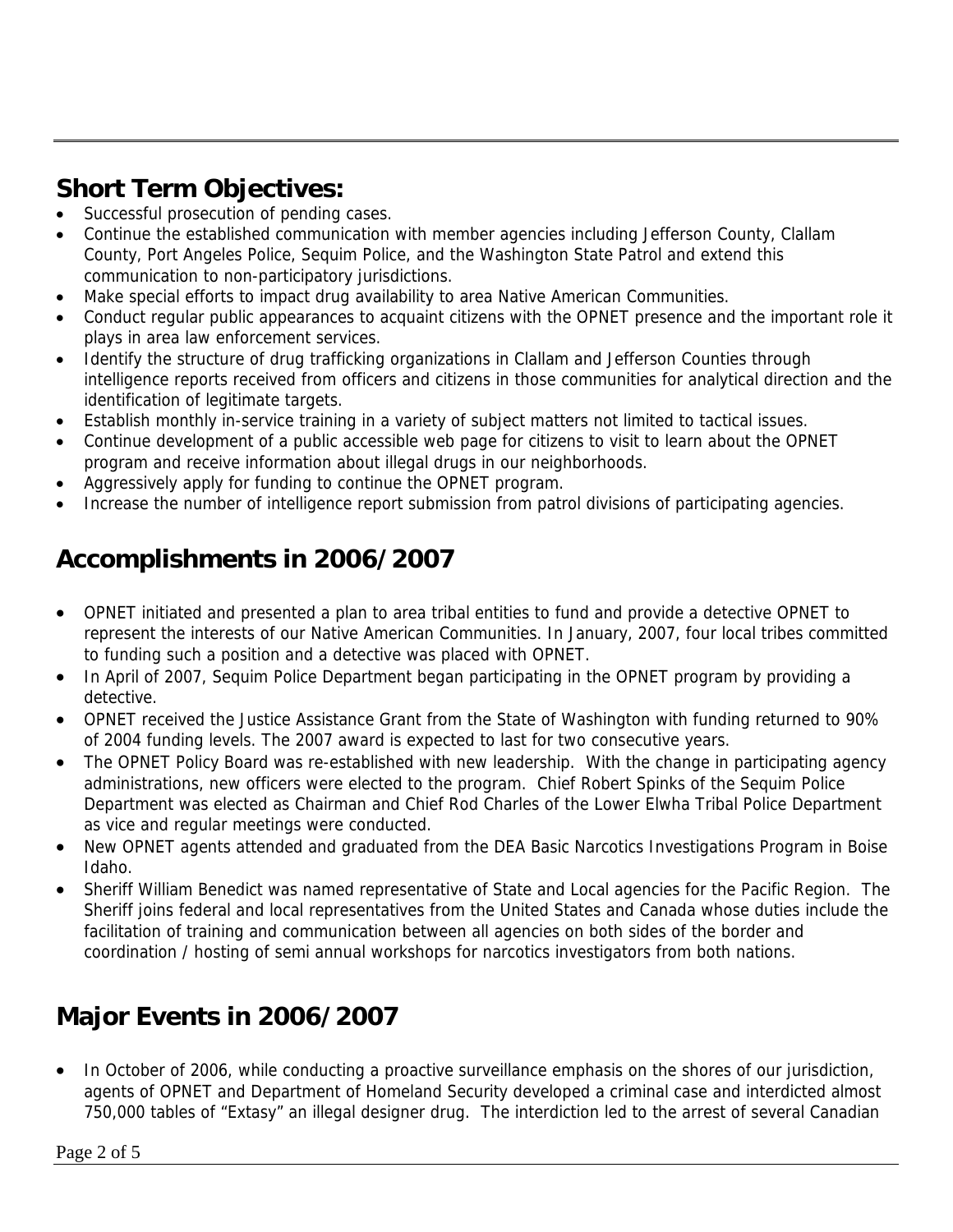citizens attempting to smuggle their illicit product into the United States through our jurisdiction by pleasure craft from Canada. The arrests resulted in successful Federal Prosecutions of all defendants and the seizure/forfeiture of the pleasure craft to OPNET.

- In August of 2006, OPNET, working with the City of Port Townsend, developed a criminal case on a marijuana grow within the City of Port Townsend. This led to a search warrant where hundreds of marijuana plants were seized from a turn of the century Victorian home.
- In December 2006, OPNET developed a search warrant which led to the seizure of almost 1500 marijuana plants from a shop and residence in the Sequim Bay. The US Attorney is considering the prosecution of this case.
- OPNET received additional monies in 2007 in the form of DEA and High Intensity Drug Traffic Area Grants to aid in the funding of overtime and other expenditures.
- In May 2007, OPNET detectives arrested a subject from out of the area delivering about a pound of methamphetamine. It is believed this person may be part of a group that is responsible for a large portion of the methamphetamine supply to our area.
- In June, 2007, OPNET Detectives culminated a major marijuana grow investigation conducted jointly with other agencies including the DEA. Several arrests were made and marijuana plants seized in our area as well as Oregon allowing us to disrupt a major marijuana grow drug trafficking organization.

#### **Performance Indicators:**

|                            | 2005 Actual | 2006 Actual | 6/30/07 | 2008  |
|----------------------------|-------------|-------------|---------|-------|
|                            |             |             | Actual  | Goals |
| Arrests                    | 40          | 19          | 16      | 40    |
| Convictions                | 10          |             | 6       | 20    |
| <b>Pending Prosecution</b> | 26          | 49          | 53      | N/A   |
| <b>Conviction Rate</b>     | 72%         | 63%         | 100%    | 90%   |

#### **Workload Indicators:**

|                                                                                | 2005 Actual | 2006 Actual | 6/30/07 | 2008      |
|--------------------------------------------------------------------------------|-------------|-------------|---------|-----------|
|                                                                                |             |             | Actual  | Estimated |
| Intelligence Reports Processed                                                 | 729         | 448         | 237     | 550       |
| Total Cases Investigated included other agency<br>assists and unfounded crimes | 57          | 22          | 30      | 50        |
| <b>Public Presentations</b>                                                    | 10          | 20          |         | 20        |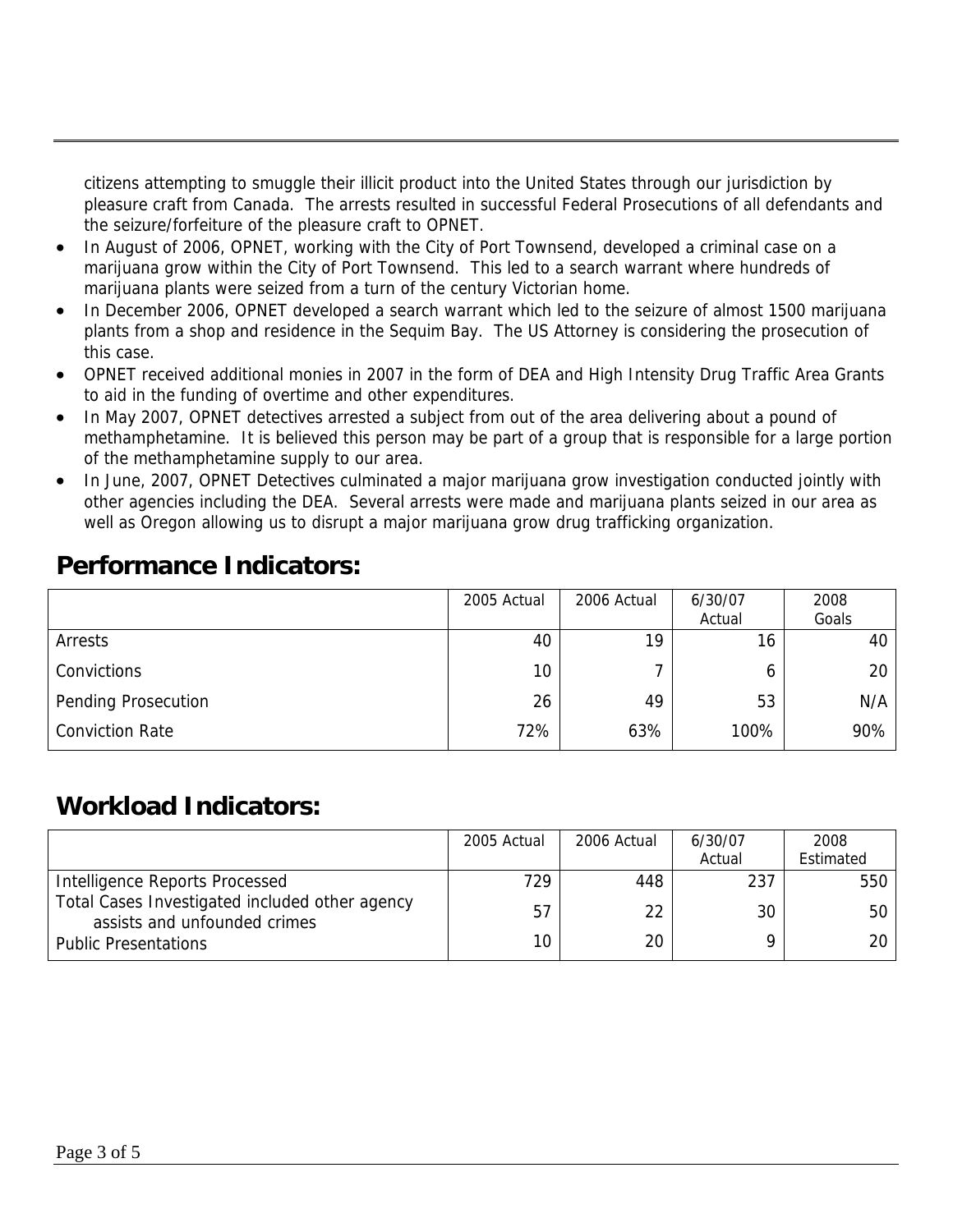## **Staffing Level:**

|                          | 2005 Actual | 2006 Actual | 6/30/07<br>Actual | 2008<br><b>Budget</b> |
|--------------------------|-------------|-------------|-------------------|-----------------------|
| Time Equivalents<br>Full | 2.50        | 2.50        | 2.50              | 2.00                  |

## **Operating Budget**

#### **Revenues:**

|                                       | 2005 Actual | 2006 Actual | 6/30/07<br>Actual | 2008<br><b>Budget</b> |
|---------------------------------------|-------------|-------------|-------------------|-----------------------|
| <b>Beginning Fund Balance</b>         | 152,120     | 331,422     | 164,802           | 152,040               |
| Taxes                                 | 0           | 0           | $\Omega$          | $\Omega$              |
| Licenses and Permits                  | 0           | 0           | $\overline{0}$    | $\Omega$              |
| Intergovernmental Revenues            | 165,460     | 113,171     | 96,967            | 210,513               |
| <b>Charges for Goods and Services</b> | 275,391     | 0           | 0                 | O                     |
| <b>Fines and Forfeits</b>             | 0           | 67,636      | 18,991            | 65,000                |
| Miscellaneous Revenues                | 6,803       | 12,412      | $\Omega$          | 410,000               |
| <b>Nonrevenues</b>                    | 113,297     | 6,858       | 3,294             | 0                     |
| <b>Other Financing Sources</b>        | 8,811       | 0           | $\overline{0}$    | 0                     |
| <b>General Tax Support</b>            | 0           | 0           | 0                 | $\Omega$              |
| <b>TOTAL</b>                          | \$721,882   | \$531,499   | \$284,054         | \$837,553             |